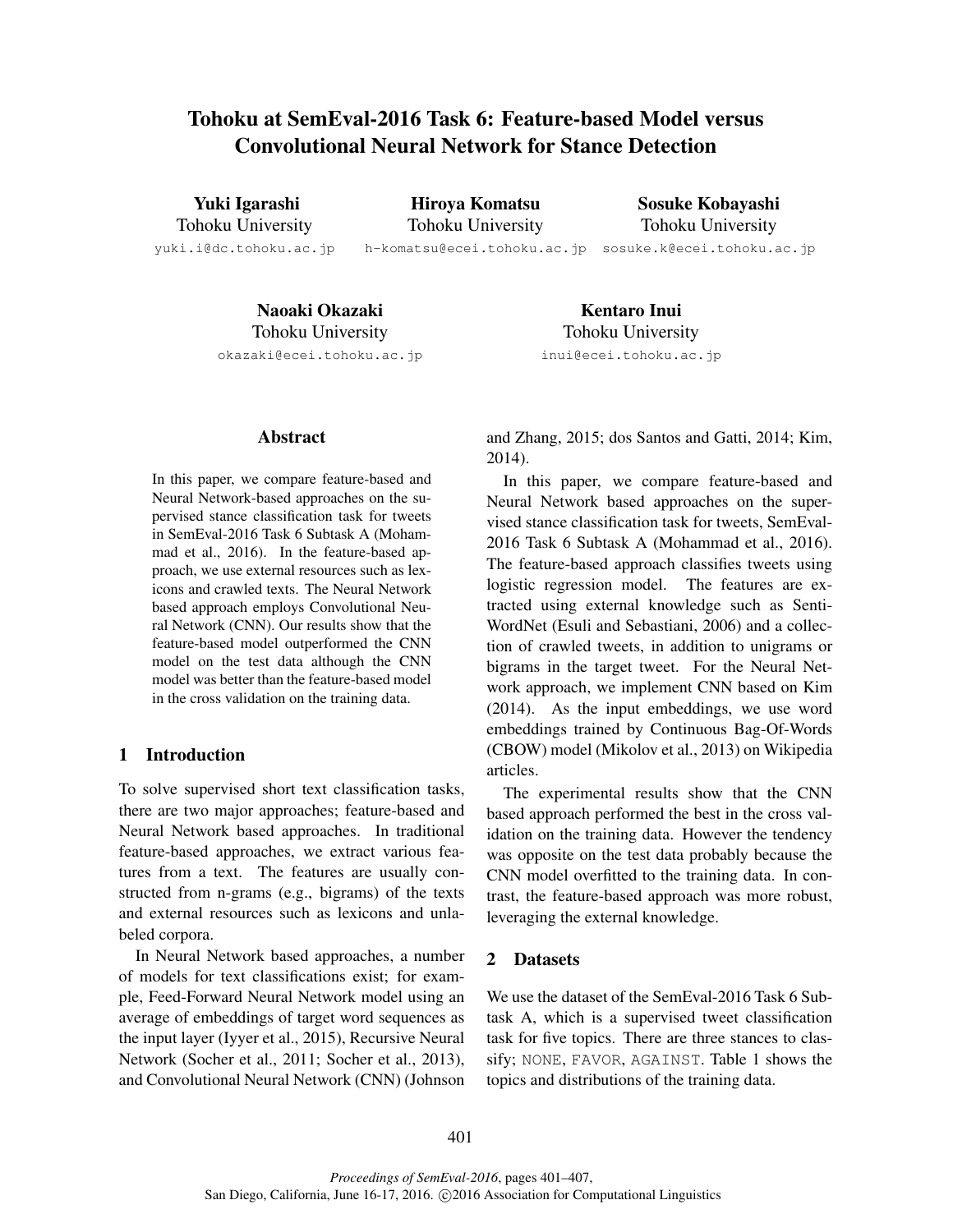| Topic                               | <b>FAVOR</b> | AGAINST | <b>NONE</b> |
|-------------------------------------|--------------|---------|-------------|
| Atheism                             | 92           | 304     | 117         |
| Climate Change is a<br>Real Concern | 212          | 15      | 168         |
| <b>Feminist Movement</b>            | 210          | 328     | 126         |
| <b>Hillary Clinton</b>              | 112          | 361     | 166         |
| <b>Legalization of Abortion</b>     | 105          | 334     | 164         |

Table 1: Distributions of the labels for each topics in the training data.

To classify tweets into their stances, we consider two configurations: *Three-way Polarity Classifier* which detects three stance labels at once, and a combination of *Topic Classifier* and *Two-way Polarity Classifier*. Topic Classifier judges the relevance of a tweet to the topic, in other words, whether a stance label is NONE or not (FAVOR/AGAINST). Two-way Polarity Classifier then labels FAVOR or AGAINST for tweets that were not judged as NONE by the Topic Classifier.

# 3 Feature-Based Approach

### 3.1 Preprocessing Tweets

We remove reply and mention expressions (@UserName) in tweets to prevent overfitting, and keep flags indicating whether tweets contain them or not. We also remove hashtags based on the following rules to prevent overfitting.

- Rule 1. Hashtags embedded in the sentence with capitals or digits at non-inital letters e.g., #WeLoveJapan, #Pray4all
- Rule 2. Hashtags at the end of a tweet e.g., #SemST, #2014, #LylicTweet

Rule 1 removes hashtags that are too long or unpopular. Rule 2 removes hashtags that do not contain a stance. Remaining hashtags such as #hillary and #god may provide important features to detect the stances.

We also expand shortened forms such as "I'm" and "can't" based on simple rules. Finally, we obtain part-of-speech (POS) tags and dependency trees of tweets by using Stanford CoreNLP<sup>1</sup>.

#### 3.2 Features

Reply (R): If a tweet has a flag that indicates a reply or mention expression, we gener-

| Topic                               | Query                                                                 | # tweets |
|-------------------------------------|-----------------------------------------------------------------------|----------|
| Atheism                             | "atheism"                                                             | 24124    |
| Climate Change is a<br>Real Concern | "climate", "climate change"                                           | 22703    |
| <b>Feminist Movement</b>            | "feminist", "feaminism",<br>"feminist movement",<br>"gender equality" | 131677   |
| <b>Hillary Clinton</b>              | "hillary", "clinton",<br>"hillary clinton"                            | 980080   |
| Legalization of Abortion            | "abortion"                                                            | 5484     |

Table 2: Crawled tweets used for HighPMI Features. This table shows search queries and the number of tweets we collected for each topic.

| Topic                    | Keywords               |  |
|--------------------------|------------------------|--|
| Atheism                  | "atheism"              |  |
| Climate Change is a      | "climate", "change"    |  |
| <b>Real Concern</b>      |                        |  |
| Feminist Movement        | "feminist", "feminism" |  |
| <b>Hillary Clinton</b>   | "hillary", "clinton"   |  |
| Legalization of Abortion | "abortion"             |  |

Table 3: Seed keywords for each topic for TargetSentiment and HighPMI features.

ate R=is reply or R=is mention as a feature. This feature may be effective because a reply or mention may provides a clue for detecting a stance.

BagOfWords (BoW): For detecting stances, words in a tweet are very informative. We include all unigrams of lemmas in a tweet as features. (e.g. BoW=think, BoW=not)

BagOfDependencies (BoD): Dependency relations such as adjectival modifier and negation are important for detecting stances. We include all dependency relations in a tweet as features. (e.g. BoD=hate=>i, BoD=like=>not)

BagOfPOSTag (BoP): We also extract features from POS tags. For example, if a tweet contains several interjections, the user probably has a negative opinion to the topic. We include all unigrams of POS tags in a tweet as features. (e.g. BoP=NOUN, BoP=UH)

SentiWordNet (SWN): Content words in a tweet may express some sentiment, which indicates stances and emotions of the user. We use SentiWordNet (Esuli and Sebastiani, 2006) for introducing sentiment of a word. It assigns positive/negative/objective scores to each word. In sentiment classification task, Pang et al. (2002) introduce SentiWordNet features. Following their work, we include sentiment polarity features for nouns, verbs,

<sup>1</sup> http://stanfordnlp.github.io/CoreNLP/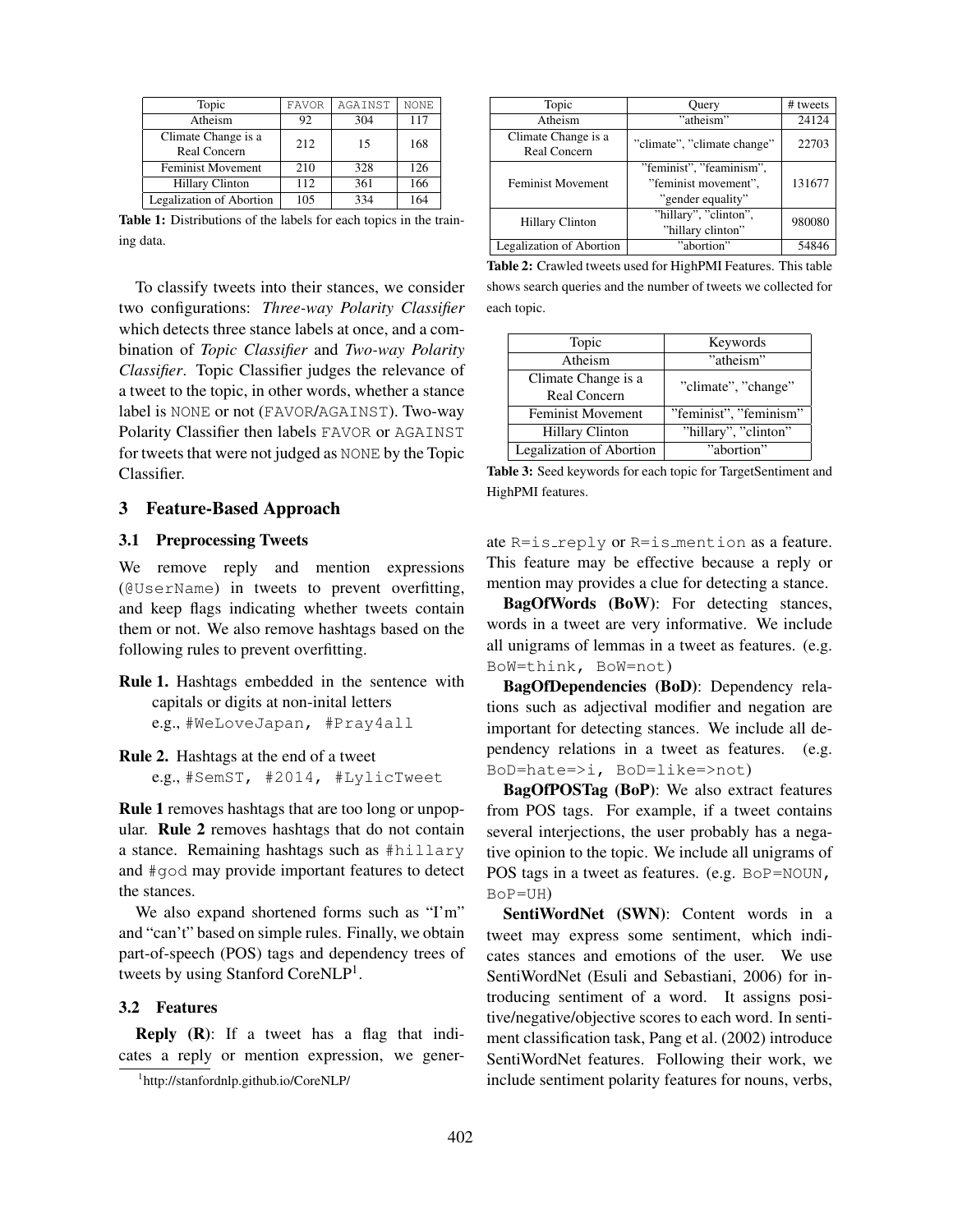| <b>Classifier</b>        | Atheism | ClimateChange<br>is a<br>Real concern | Feminist<br>Movement | Hillary<br>Clinton | Legalization<br>Of<br>Abortion | ALL topics |
|--------------------------|---------|---------------------------------------|----------------------|--------------------|--------------------------------|------------|
| 3-way Polarity           | 0.5314  | 0.5144                                | 0.5735               | 0.5273             | 0.5277                         | 0.6083     |
| Topic $+2$ -way Polarity | 0.5327  | 0.5248                                | 0.5860               | 0.5502             | 0.5290                         | 0.6188     |

Table 4: Comparison of 3-way Polarity Classifier with Topic + 2-way Polarity Classifier on 10-fold cross validation using the feature-based approach. The scores were measured in a macro average of micro-F1 scores of FAVOR and AGAINST for each topic and all topics.

| <b>Feature sets</b> | Atheism | ClimateChange<br>is a<br>Real concern | Feminist<br>Movement | Hillary<br>Clinton | Legalization<br>Of<br>Abortion | ALL topics |
|---------------------|---------|---------------------------------------|----------------------|--------------------|--------------------------------|------------|
| ALL                 | 0.5327  | 0.5248                                | 0.5860               | 0.5502             | 0.5290                         | 0.6188     |
| $-R$                | 0.5373  | 0.5248                                | 0.5776               | 0.5539             | 0.5349                         | 0.6180     |
| - BoW               | 0.5440  | 0.5248                                | 0.5936               | 0.4927             | 0.5341                         | 0.6185     |
| - BoD               | 0.5672  | 0.5097                                | 0.5895               | 0.5561             | 0.5746                         | 0.6276     |
| $- BoP$             | 0.5525  | 0.5248                                | 0.5785               | 0.5527             | 0.5034                         | 0.6169     |
| - SWN               | 0.5357  | 0.5168                                | 0.5760               | 0.5475             | 0.5308                         | 0.6162     |
| - SWS               | 0.5316  | 0.5248                                | 0.5783               | 0.5520             | 0.5342                         | 0.6174     |
| $-TS$               | 0.5327  | 0.5248                                | 0.5882               | 0.5502             | 0.5349                         | 0.6200     |
| $-$ P               | 0.5360  | 0.5248                                | 0.5834               | 0.5520             | 0.5406                         | 0.6204     |
| <b>Best</b>         | 0.5672  | 0.5642                                | 0.5208               | 0.5883             | 0.5208                         | 0.6297     |

Table 5: Ablation Test of Topic + 2-way Polarity Classifier on 10-fold cross validation using the feature-based approach. The scores were measured in a macro average of micro-F1 scores of FAVOR and AGAINST for each topic and all topics.

adjectives and adverbs in the tweet based on the following rules.

- 1. For a given word, look up the top item in SentiWordNet and obtain a negative and positive score of the word.
- 2. If the negative score is equal to the positive score, no features are generated.
- 3. If the negative score is larger than the positive score, generate a negative polarity feature, otherwise generate a positive polarity feature. (e.g. SWN=love=>p, SWN=hate=>n)

SentiWordSubject (SWS): This feature focuses on sentiment expressed by subjective pronouns such as "I" or "we", which may indicate emotions or stances of the user of a tweet. We obtain a sentiment polarity from the word modifying a subjective pronoun in a tweet, and include it as a feature. A sentiment polarity is obtained by SentiWord-Net using the same rules for SWN features. (e.g. SWS=I=love=>p, SWS=We=hate=>n)

TargetSentiment (TS): We also consider sentiment or emotion for the topics. Jiang et al. (2011) add words modifying target words as features. Similarly, we extract words modifying target words in a tweet, and include sentiment polarity features using the same rules in SWN features.

We calculate similarities between words and seed keywords using word embeddings. If the similarity is higher than 0.7, we use it as the target word. Table 3 shows the seed keywords for each topic.

For example, given a tweet "We hate feminist", we extract "hate" that modifies the target word "feminist". Then we get a feature TS=n using the same rules in SWN features. (e.g. TS=p, TS=n)

HighPMI (P): We crawled tweets containing target words, and collected words cooccuring with seed keywords (Table 3) in all crawled tweets for each topic. Table 2 shows query words and the number of crawled tweets for each topic. Then we calculate Point-wise Mutual Information (PMI) for all words. If the word in a tweet is in top 300 of the PMI, we generate a feature. This feature detects a tweet containing words related to the topic. This feature may be effective to classify whether NONE or not. (e.g. P=humanist, P=meninist)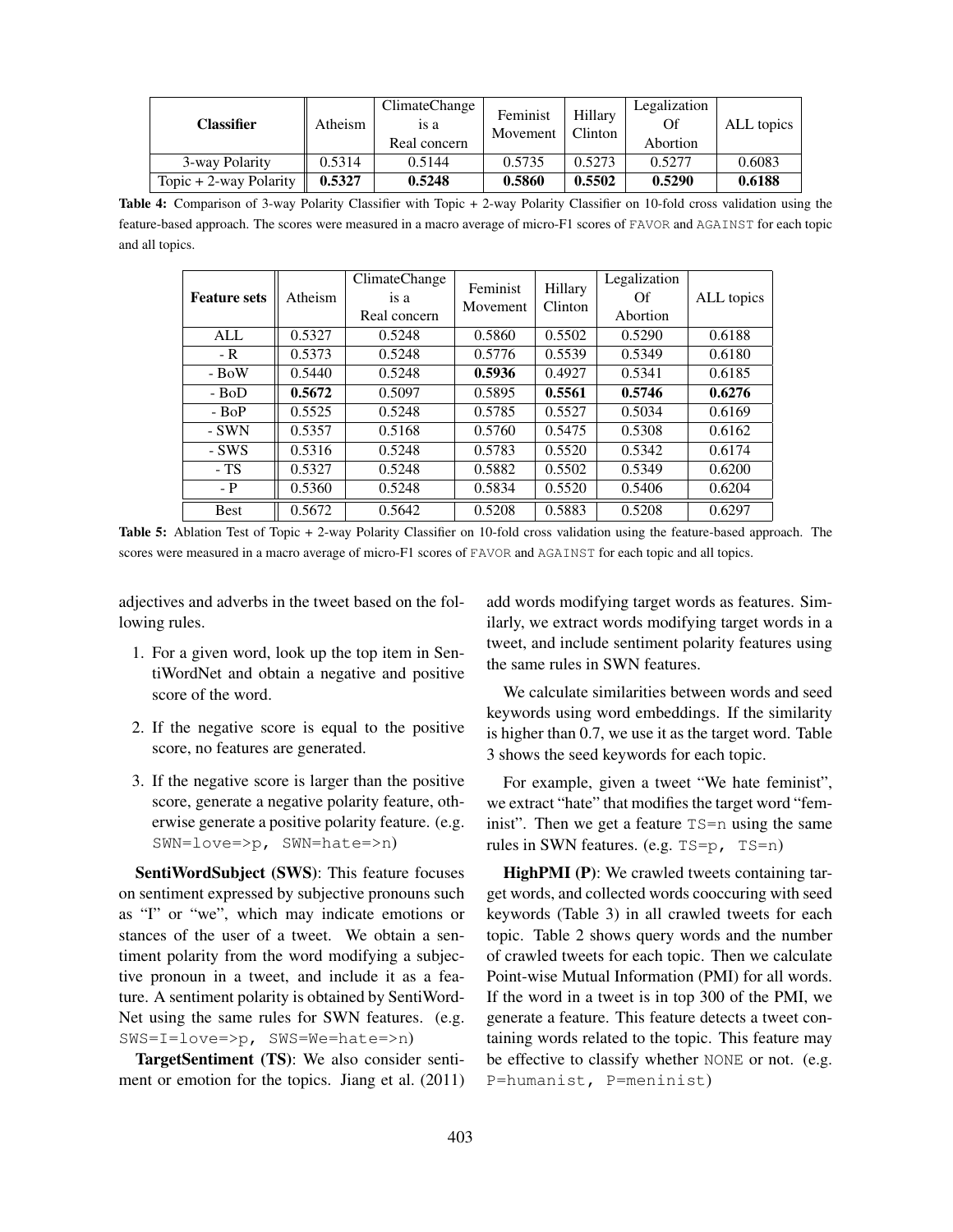

Figure 1: Overview of our CNN model.

#### 3.3 Evaluation

# 3.3.1 Experimental Setups

We used L2 logistic regression as the classification algorithm, and measured the classification performance on 10-fold cross validation using the Classias package (Okazaki, 2009). We evaluated each model by a macro average of micro-F1 scores of FAVOR and AGAINST for each topic and all topics.

# 3.3.2 Comparison of Classifier Combinations

We compared Three-way Polarity Classifier with the combination of Topic Classifier and Two-way Polarity Classifier. Table 3.1 shows the performances of these two classifier configurations. We confirmed that the combination of Topic Classifier and Two-way Polarity Classifier outperformed Three-way Polarity Classifier. Therefore, we used the combination of Topic Classifier and Two-way Polarity Classifier hereafter.

#### 3.3.3 Ablation Test

Through this experiment, we explore the contribution of individual features explained in Section 3.2. Table 5 shows the results of ablation tests. These results show that SWN features were the most effective to classify the stances. Sentiment of the tweet is one of the keys for stance classification. In contrast, BoD features degraded the classifier. We experimented further ablation tests with the feature set except for degraded features in the ablation test. These experiments revealed the best feature sets {BoW, BoP, R, SWN, P} (denoted 'Best' in Table 5).

# 4 CNN Based Approach

#### 4.1 Method Overview

In recent years, Convolutional Neural Network (CNN) models have achieved remarkable results in various fields of research, such as computer vision and speech recognition. In the field of natural language processing, CNN models are also used for text classification tasks (Johnson and Zhang, 2015; dos Santos and Gatti, 2014), sentiment analysis (Kim, 2014), etc.

Following Kim (2014), we constructed CNN models to detect stances, as shown in Figure 1. They consist of one convolution layer with one maxpooling layer, and a three-layered feedforward network with softmax at the end to predict a distribution over classes. The convolution layer has 200 kernel windows whose sizes are  $k \times d$ , where k is the number of words in a window and  $d$  is the dimension size of the word embeddings. We denote an input tweet s as a sequence of words  $w_1, w_2, ..., w_n$ , and their embeddings  $v_{w_1}, v_{w_2}, ..., v_{w_n}$ . We use Chainer<sup>2</sup> for creating neural networks. To create a fixed-size input matrix for the implementation on Chainer, we added zero-padding vectors into the end of a sentence so that each input matrix will be  $N \times d$  matrix, where  $N$  is the upper bound of the length of a sentence.

As we mentioned in Section 2, we consider both Three-way Polarity Classifier and a combination of Topic Classifier and Two-way Polarity Classifier. We also try to find out the best hyper parameter  $k$  and activation functions.

<sup>&</sup>lt;sup>2</sup>http://chainer.org/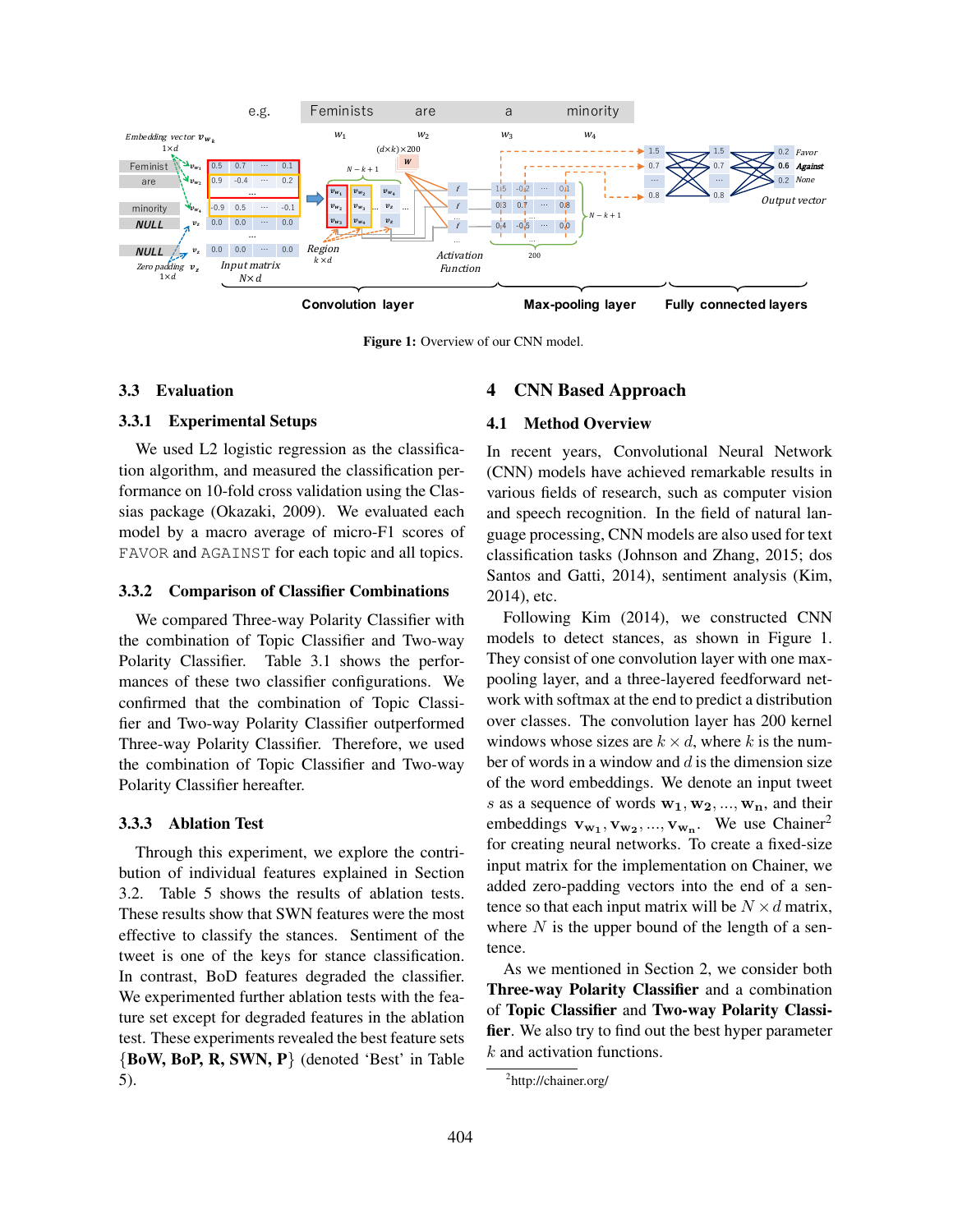| <b>Classifier</b> |                  | <b>Activation</b><br><b>Functions</b> | Atheism | Climate Change<br>is a<br>Real Concern | Feminist<br>Movement | Hillary<br>Clinton | Legalization<br>of<br>Abortion | Total  |
|-------------------|------------------|---------------------------------------|---------|----------------------------------------|----------------------|--------------------|--------------------------------|--------|
|                   |                  | sig                                   | 0.6770  | 0.4118                                 | 0.5958               | 0.5681             | 0.4814                         | 0.6664 |
|                   | $3$ -way<br>relu | 0.6039                                | 0.5186  | 0.6015                                 | 0.6098               | 0.5421             | 0.6647                         |        |
| Topic             | sig              | sig                                   | 0.6751  | 0.4080                                 | 0.5969               | 0.6061             | 0.5528                         | 0.6381 |
| $+$               | relu             | relu                                  | 0.5736  | 0.5710                                 | 0.5990               | 0.6391             | 0.5455                         | 0.6365 |
| $2$ -way          | sig              | relu                                  | 0.5826  | 0.5774                                 | 0.5974               | 0.6402             | 0.5425                         | 0.6713 |
|                   | relu             | sig                                   | 0.6688  | 0.4017                                 | 0.6005               | 0.6090             | 0.5612                         | 0.6398 |

Table 6: Comparison of 3-way Polarity Classifier with Topic + 2-way Polarity Classifier on 10-fold cross validation using CNN based approach. The scores were measured in a macro average of micro-F1 scores of FAVOR and AGAINST for each topic and all topics.

| Kernel<br><b>Size</b><br>(k) | Atheism | Climate Change<br>is a<br><b>Real Concern</b> | Feminist<br>Movement | Hillary<br>Clinton | Legalization<br>of<br>Abortion | ALL topics |
|------------------------------|---------|-----------------------------------------------|----------------------|--------------------|--------------------------------|------------|
| 2                            | 0.6390  | 0.5743                                        | 0.6189               | 0.6490             | 0.5611                         | 0.6831     |
| 3                            | 0.5826  | 0.5774                                        | 0.5974               | 0.6402             | 0.5425                         | 0.6713     |
| 4                            | 0.5746  | 0.5746                                        | 0.6276               | 0.6354             | 0.5398                         | 0.6755     |

Table 7: Tuning of window size per word k on 10-fold cross validation using CNN based approach. The scores were measured in a macro average of micro-F1 scores of FAVOR and AGAINST for each topic and all topics.

# 4.2 Experimental Setups

We trained 300 dimensional word embeddings using Word2Vec<sup>3</sup> with Wikipedia articles<sup>4</sup> (3950598 articles in total)<sup>5</sup>. We set N to 100, which exceeds the maximum length of all tweets. We use  $(300 \times k) \times 200$  matrix as W and three fully connected layers that consist of 200-50-3 units (Threeway Polarity Classifier) or 200-50-2 units (Topic Classifier or Two-way Polarity Classifier).

We measured the performance on 10-fold cross validation. We evaluated each model by a macro average of micro-F1 scores of FAVOR and AGAINST for each topic and all topics.

# 4.3 Evaluation

#### 4.3.1 Comparison of Classifier Combinations

We compared Three-way Polarity Classifier with the combination of Topic Classifier and Two-way Polarity Classifier with  $k = 3$ . We tried using all possible combinations of sigmoid and relu functions in the CNN models.

Table 6 shows the performances of the classifiers.

The table indicates that the combination of Topic Classifier and Two-way Polarity Classifier outperformed Three-way Polarity Classifier. We confirmed that the combination of these classifier has been found effective for not only the feature-based approach, but also for the CNN-based approach.

We also achieved the best score when we use sigmoid function for Topic Classifier and relu for Two-way Polarity Classifier.

# 4.3.2 Tuning of Window Size k

We searched for the best value of the hyperparameter  $k$  with the highest model in Section 4.3.1. Table 7 shows that the model obtained the highest score with window size  $k = 2$ . The results show that bigram is appropriate for stance detection on the training data.

# 4.3.3 Visualization of the CNN Model

In this section, we visualize the CNN model that achieved the highest score in Section 4.3.2. To visualize the CNN model, we define a *region score* as the number of dimensions that are selected by the max-pooling layer per region. Figure 2 shows a heat map reflecting the region score.

The figure provides several observations.

• Topic related words such as *movement* received a high score in both Topic classifier and Twoway Polarity Classifier. This shows that each

<sup>3</sup> https://code.google.com/archive/p/word2vec/

<sup>4</sup> https://dumps.wikimedia.org/enwiki/20151201/enwiki-20151201-pages-articles.xml.bz2

<sup>&</sup>lt;sup>5</sup>We used the following options:  $-\text{size}$  300  $-\text{window}$ 5 -sample 1e-4 -negative 5 -hs 0 -cbow 1 -iter 3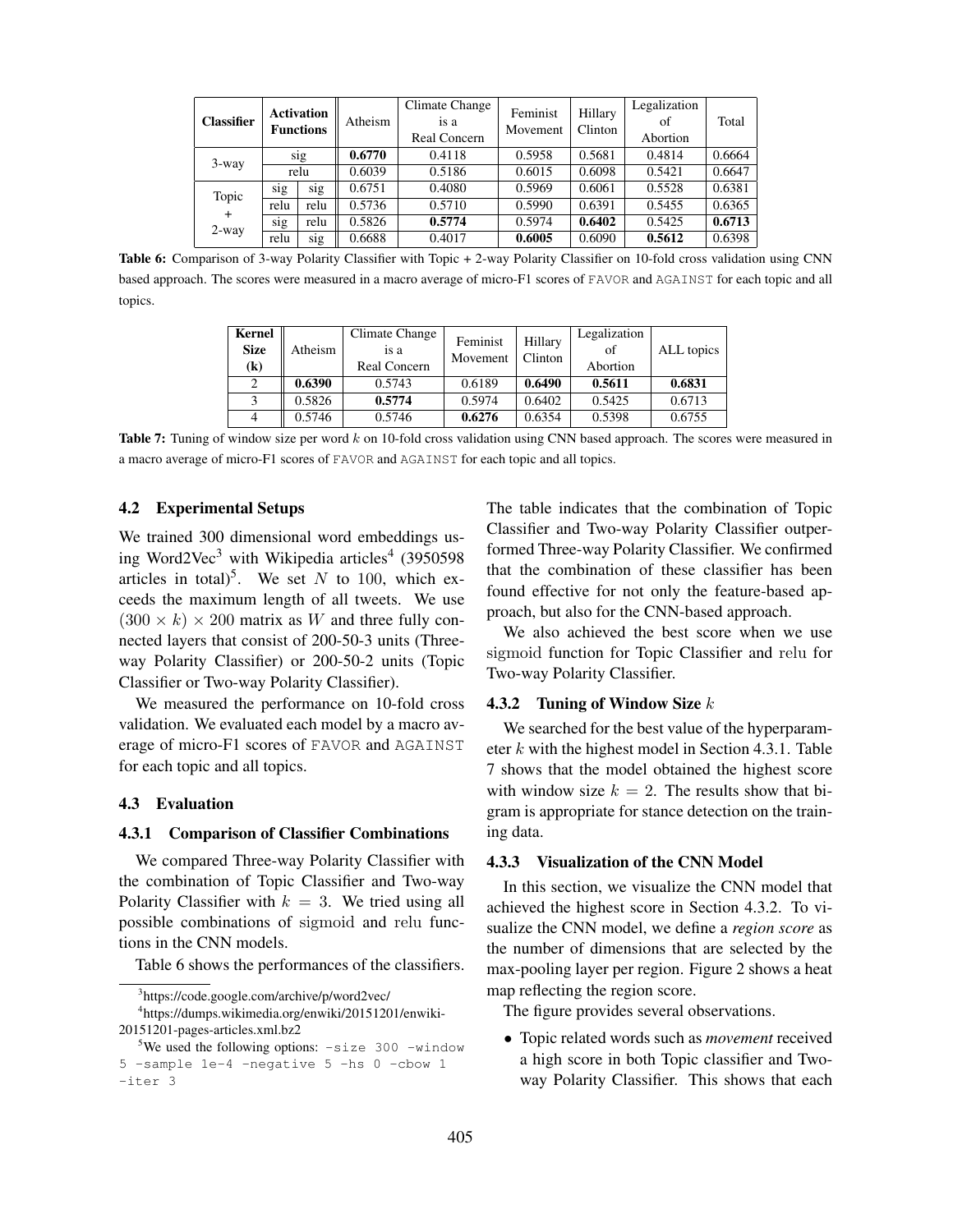

Figure 2: Visualization of the CNN model. A bigram region in deep color receives high *region score*, which indicates that the convolution layer highly focuses on the region.

| <b>Method</b>         | Train  | Test    |                |          |                     |              |               |
|-----------------------|--------|---------|----------------|----------|---------------------|--------------|---------------|
|                       |        |         | Climate Change |          | Hillary<br>Feminist | Legalization |               |
|                       | Total  | Atheism | is a           | Movement | Clinton             | of           | ALL topic $ $ |
|                       |        |         | Real Concern   |          |                     | Abortion     |               |
| Feature-Best          | 0.6297 | 0.5973  | 0.3891         | 0.5487   | 0.5360              | 0.5796       | 0.6426        |
| CNN-Best (Submission) | 0.6831 | 0.5890  | 0.3951         | 0.5241   | 0.3981              | 0.3775       | 0.6221        |
| Majority Baseline     | 0.5411 | 0.4210  | 0.4212         | 0.3910   | 0.3683              | 0.4030       | 0.6522        |

Table 8: Comparison of Feature-based Model and CNN Model on test data. The scores were measured in a macro average of micro-F1 scores of FAVOR and AGAINST for each topic and all topics.

CNN model automatically detects the topic words.

- Nouns, verbs and adjectives that appear in SentiWordNet received a higher score in both classifiers. In addition, their scores have some associations with cooccurrence with the topic word.
- Negation words such as *not* and *can't* received high scores in Polarity Classifier, but they received less scores in Topic Classifier.

# 5 Overall Results

We compared feature-based models with CNN models and the majority baseline in the test data. The feature-based models used Topic + Two-way Polarity Classifiers and the best feature sets mentioned in Section 3.3.3. The CNN models used Topic + Twoway Polarity Classifiers and the best hyperparameters mentioned in Section 4.3. The majority baseline labeled the test data as the stance that was most prevalent in the training data.

Table 8 shows a macro average of micro-F1 scores of FAVOR and AGAINST for two models in the test data and the cross validation results. As a comparison, we also show the majority baseline in Table 8.

We found that the feature-based model outperformed the CNN model in the test data, although the CNN model was better in the cross validation on the training data. We think that the feature-based model was more robust, including broad external knowledge such as SentiWordNet and crawled tweets. In contrast, the CNN model obtained a lower score on the test data than on the cross validation.

# 6 Conclusion

We compared the feature-based and the CNN based approaches on SemEval-2016 Task 6 Subtask A. The CNN based approach performed the best in the cross validation on the training data although the feature-based approach outperformed the CNN model on the test data. We also visualized the CNN model to reveal what was focused on. We found that the CNN model automatically detected the topic words and effective words to detect the stances.

#### Acknowledgments

We acknowledge the support of the Step-QI School program, Department of Information and Intelligent Systems, Tohoku University.

# References

Cicero dos Santos and Maira Gatti. 2014. Deep convolutional neural networks for sentiment analysis of short texts. In *Proceedings of COLING 2014, the 25th In-*